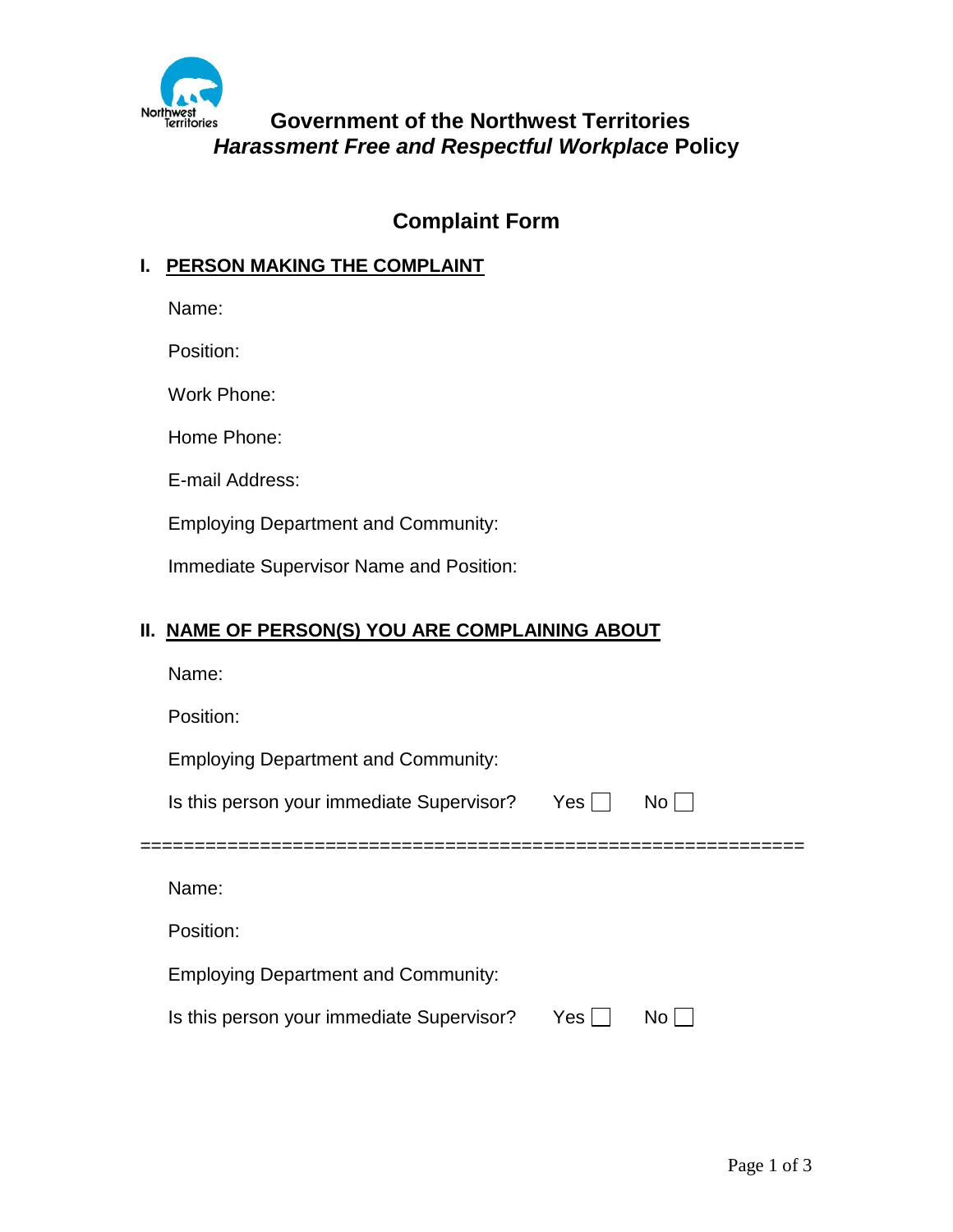

## **Government of the Northwest Territories** *Harassment Free and Respectful Workplace* **Policy**

### **III. GROUNDS FOR COMPLAINT(S)**

*Harassment:* unwanted conduct that can be reasonably considered to have the purpose or effect of violating an individual's dignity and can reasonably be considered to result in creating an intimidating, hostile, degrading, humiliating, or offensive environment for that individual based on one or more prohibited grounds of discrimination listed in the *Human Rights Act*.

Prohibited grounds of discrimination listed in the *Human Rights Act* include: race, colour, ancestry, social conciliation, family affiliation, marital status, political belief or association, place of origin, ethnic origin, nationality, religion or creed, sex, sexual orientation, gender identity, disability, age, or pardoned criminal conviction.

**Personal Harassment:** unwanted conduct that can be reasonably considered to have the purpose or effect of violating an individual's dignity and can reasonably be considered to result in creating an intimidating, hostile, degrading, humiliating, or offensive environment. Personal harassment does not have to be based on a prohibited ground of discrimination listed in the *Human Rights Act*.

*Sexual Harassment:* unwanted sexual contact that can be reasonably considered to have the purpose or effect of violating an individual's dignity and can reasonably be considered to result in creating an intimidating, hostile, degrading, humiliating or offensive environment for that individual, whether on a one time basis or in a series of incidents; or that an individual might reasonably perceive as placing a condition of a sexual nature on his or her employment or on an opportunity for training or promotion.

*Abuse of Authority:* occurs when an employee improperly uses the power and authority inherent in his or her manager position to endanger an employee's job, undermine the performance of that job, threaten the economic livelihood of the employee, or in any way interferes with or influences the career of the employee. It does not include the legitimate power and proper exercise of a manager's responsibilities, including disciplinary measures, distribution of work assignments, training, staffing decisions or performance evaluations.